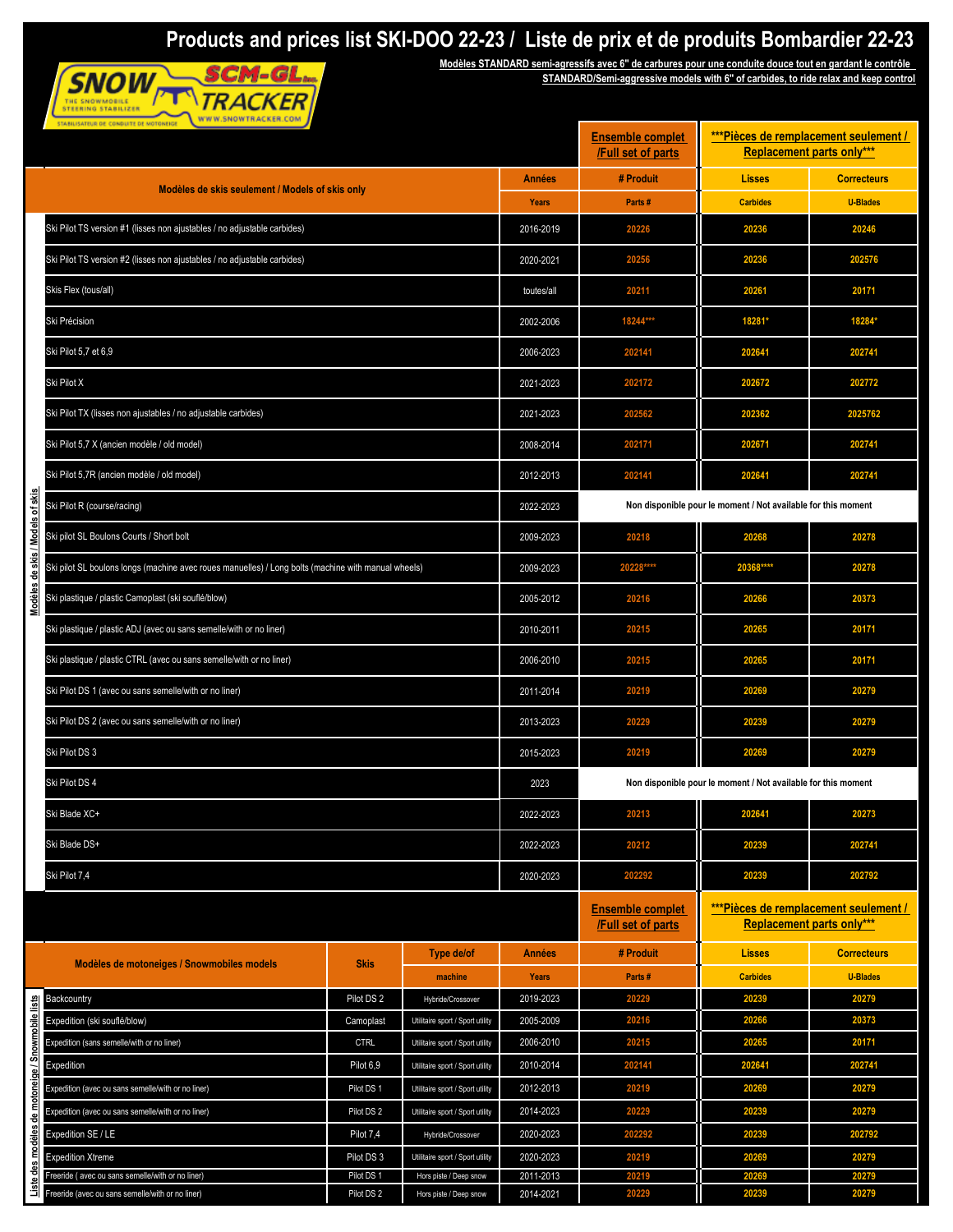|                                                   |                                                                                                              |                         |                                    |                        | <b>Ensemble complet</b><br><b>Full set of parts</b> |                                                               | ***Pièces de remplacement seulement /<br><b>Replacement parts only***</b> |  |
|---------------------------------------------------|--------------------------------------------------------------------------------------------------------------|-------------------------|------------------------------------|------------------------|-----------------------------------------------------|---------------------------------------------------------------|---------------------------------------------------------------------------|--|
|                                                   |                                                                                                              | <b>Skis</b>             | Type de/of                         | <b>Années</b>          | # Produit                                           | <b>Lisses</b>                                                 | <b>Correcteurs</b>                                                        |  |
|                                                   | Modèles de motoneiges / Snowmobiles models                                                                   |                         | machine                            | Years                  | Parts#                                              | <b>Carbides</b>                                               | <b>U-Blades</b>                                                           |  |
|                                                   | Freeride                                                                                                     | Pilot DS 3              | Hors piste / Deep snow             | 2018-2023              | 20219                                               | 20269                                                         | 20279                                                                     |  |
|                                                   | Freestyle (ski plastique/plastic)                                                                            | Camoplast               | Hors piste / Deep snow             | 2006-2009              | 20216                                               | 20266                                                         | 20373                                                                     |  |
|                                                   | <b>Grand Touring</b>                                                                                         | Pilot 5,7               | Sentier / Trail                    | 2006-2010              | 202141                                              | 202641                                                        | 202741                                                                    |  |
|                                                   | Grand Touring / boulons courts - short bolts                                                                 | Pilot SL                | Sentier / Trail                    | 2010-2023              | 20218                                               | 20268                                                         | 20278                                                                     |  |
|                                                   | Grand Touring / boulons longs - LONG bolts<br>Grand Touring (lisses non ajustables / no adjustable carbides) | Pilot SL                | Sentier / Trail                    | 2010-2023              | 20228***<br>20226                                   | 20368***<br>20236                                             | 20278<br>20246                                                            |  |
|                                                   | <b>GSX</b>                                                                                                   | Pilot TS 1<br>Pilot 5,7 | Sentier / Trail<br>Sentier / Trail | 2016-2018<br>2006-2015 | 202141                                              | 202641                                                        | 202741                                                                    |  |
|                                                   | GSX Sport/Limited / boulons courts - short bolts                                                             | Pilot SL                | Sentier / Trail                    | 2009                   | 20218                                               | 20268                                                         | 20278                                                                     |  |
|                                                   | GSX Sport/Limited / boulons longs - LONG bolts                                                               | Pilot SL                | Sentier / Trail                    | 2009                   | 20228***                                            | 20368****                                                     | 20278                                                                     |  |
|                                                   | <b>GTX</b>                                                                                                   | Pilot 5,7               | Sentier / Trail                    | 2007-2009              | 202141                                              | 202641                                                        | 202741                                                                    |  |
|                                                   | GTX Sport / LE / SE/ boulons courts - short bolts                                                            | Pilot SL                | Sentier / Trail                    | 2009                   | 20218                                               | 20268                                                         | 20278                                                                     |  |
|                                                   | GTX Sport / LE / SE/ boulons longs - LONG bolts                                                              | Pilot SL                | Sentier / Trail                    | 2009                   | 20228**                                             | 20368****                                                     | 20278                                                                     |  |
|                                                   | Lynx BOONDOCKER / Shredder RE - DS / Xterrain Brutal                                                         | Blade DS+               | Hors piste / Deep snow             | 2022-2023              | 20212                                               | 2023                                                          | 202741                                                                    |  |
|                                                   | Lynx Sport RAVE / Xterrain RE / Rave RE                                                                      | Blade XC+               | Sentier / Trail                    | 2022-2023              | 20213                                               | 202641                                                        | 20273                                                                     |  |
|                                                   | Legend Touring                                                                                               | Pilot 5,7               | Sentier / Trail                    | 2008-2009              | 202141                                              | 202641                                                        | 202741                                                                    |  |
|                                                   | Legend Touring (ski plastique/plastic)                                                                       | Camoplast               | Sentier / Trail                    | 2007                   | 20216                                               | 20266                                                         | 20373                                                                     |  |
| Liste des modèles de motoneige / Snowmobile lists | Mach Z                                                                                                       | Pilot 5,7               | Sentier / Trail                    | 2006-2007              | 202141                                              | 202641                                                        | 202741                                                                    |  |
|                                                   | Mach Z                                                                                                       | Pilot X                 | Sentier / Trail                    | 2022                   | 202172                                              | 202672                                                        | 202772                                                                    |  |
|                                                   | MXZ (lisses non ajustables / no adjustable carbides)                                                         | Pilot TS 1              | Sentier / Trail                    | 2016-2019              | 20226                                               | 20236                                                         | 20246                                                                     |  |
|                                                   | MXZ (lisses non ajustables / no adjustable carbides)                                                         | Pilot TS <sub>2</sub>   | Sentier / Trail                    | 2020                   | 20256                                               | 20236                                                         | 202576                                                                    |  |
|                                                   | MXZ                                                                                                          | Pilot 5,7               | Sentier / Trail                    | 2010-2023              | 202141                                              | 202641                                                        | 202741                                                                    |  |
|                                                   | MXZ                                                                                                          | Pilot X                 | Sentier / Trail                    | 2021-2023              | 202172                                              | 202672                                                        | 202772                                                                    |  |
|                                                   | MXZ (lisses non ajustables / no adjustable carbides)                                                         | Pilot TX                | Sentier / Trail                    | 2021-2023              | 202562                                              | 202362                                                        | 2025762                                                                   |  |
|                                                   | MXZ (pilot 5,7 X ancien modèle/ old model)                                                                   | Pilot 5,7X              | Sentier / Trail                    | 2009-2011              | 202171                                              | 202671                                                        | 202741                                                                    |  |
|                                                   | MXZ                                                                                                          | Pilot R                 | Sentier / Trail                    | 2012-2013              | 202141                                              | 202641                                                        | 202741                                                                    |  |
|                                                   | Renegade / Renegade Sport                                                                                    | Pilot 5,7               | Hybride/Crossover                  | 2010-2023              | 202141                                              | 202641                                                        | 202741                                                                    |  |
| Liste                                             | Renegade Sport                                                                                               | Pilot DS 2              | Hybride/Crossover                  | 2022                   | 20229                                               | 20239                                                         | 20279                                                                     |  |
|                                                   | Renegade XRS - X                                                                                             | Pilot X                 | Hybride/Crossover                  | 2021-2023              | 202172                                              | 202672                                                        | 202772                                                                    |  |
|                                                   | Renegade / Renegade XRS - X                                                                                  | Pilot TX                | Hybride/Crossover                  | 2021-2023              | 202562                                              | 202362                                                        | 2025762                                                                   |  |
|                                                   | Renegade Adrenaline                                                                                          | Pilot 5,7               | Hybride/Crossover                  | 2021                   | 202141                                              | 202641                                                        | 202741                                                                    |  |
|                                                   | Renegade Adrenaline                                                                                          | Pilot X                 | Hybride/Crossover                  | 2022-2023              | 202172                                              | 202672                                                        | 202772                                                                    |  |
|                                                   | Renegade (lisses non ajustables / no adjustable carbides)                                                    | Pilot TS 1              | Hybride/Crossover                  | 2018-2019              | 20226                                               | 20236                                                         | 20246                                                                     |  |
|                                                   | Renegade (lisses non ajustables / no adjustable carbides)                                                    | Pilot TS <sub>2</sub>   | Hybride/Crossover                  | 2020-2021              | 20256                                               | 20236                                                         | 202576                                                                    |  |
|                                                   | Renegade                                                                                                     | Pilot 6,9               | Hybride/Crossover                  | 2010-2011              | 202141                                              | 202641                                                        | 202741                                                                    |  |
|                                                   | Renegade (avec ou sans semelle/with or no liner)                                                             | Pilot DS 1              | Hybride/Crossover                  | 2012-2013              | 20219                                               | 20269                                                         | 20279                                                                     |  |
|                                                   | Renegade (avec ou sans semelle/with or no liner)                                                             | Pilot DS 2              | Hybride/Crossover                  | 2014-2018              | 20229                                               | 20239                                                         | 20279                                                                     |  |
|                                                   | Renegade Enduro/ XRS /X850 ETEC /X                                                                           | Pilot TS 1              | Hybride/Crossover                  | 2017-2019              | 20226                                               | 20236                                                         | 20246                                                                     |  |
|                                                   |                                                                                                              | Pilot TS <sub>2</sub>   | Hybride/Crossover                  | 2020-2021              | 20256                                               | 20236                                                         | 202576                                                                    |  |
|                                                   | lisses non ajustables / no adjustable carbides)                                                              |                         |                                    |                        | 202562                                              | 202362                                                        |                                                                           |  |
|                                                   | Renegade Enduro                                                                                              | Pilot TX                | Hybride/Crossover                  | 2022-2023              |                                                     |                                                               | 2025762                                                                   |  |
|                                                   | Skandic (avec ou sans semelle/with or no liner)                                                              | ADJ                     | Utilitaire sport / Sport utility   | 2010-2011              | 20215                                               | 20265                                                         | 20171                                                                     |  |
|                                                   | Skandic Tundra (soufflé/blow)                                                                                | Camoplast               | Utilitaire sport / Sport utility   | 2010                   | 20216                                               | 20266                                                         | 20373                                                                     |  |
|                                                   | <b>Skandic</b>                                                                                               | Pilot 6,9               | Utilitaire sport / Sport utility   | 2009-2011              | 202141                                              | 202641                                                        | 202741                                                                    |  |
|                                                   | Skandic (avec ou sans semelle/with or no liner)                                                              | Pilot DS 1              | Utilitaire sport / Sport utility   | 2012-2014              | 20219                                               | 20269                                                         | 20279                                                                     |  |
|                                                   | Skandic SWT / WT (avec ou sans semelle/with or no liner)                                                     | Pilot DS 2              | Utilitaire sport / Sport utility   | 2015-2020              | 20229                                               | 20239                                                         | 20279                                                                     |  |
|                                                   | Skandic SWT / WT / LE / SE / Sport (avec ou sans semelle/with or no liner)                                   | Pilot 7,4               | Utilitaire sport / Sport utility   | 2021-2023              | 202292                                              | 20239                                                         | 202792                                                                    |  |
|                                                   | Summit                                                                                                       | Pilot 6,9               | Hors piste / Deep snow             | 2006-2011              | 202141                                              | 202641                                                        | 202741                                                                    |  |
|                                                   | Summit (avec ou sans semelle/with or no liner)                                                               | Pilot DS 1              | Hors piste / Deep snow             | 2011-2013              | 20219                                               | 20269                                                         | 20279                                                                     |  |
|                                                   | Summit (avec ou sans semelle/with or no liner)                                                               | Pilot DS 2              | Hors piste / Deep snow             | 2013-2020              | 20229                                               | 20239                                                         | 20279                                                                     |  |
|                                                   | Summit /Summit X / Summit Edge / Summit SP                                                                   | Pilot DS 3              | Hors piste / Deep snow             | 2015-2023              | 20219                                               | 20269                                                         | 20279                                                                     |  |
|                                                   | Summit X (avec ensemble expert / with expert kit)                                                            | Pilot DS 4              | Hors piste / Deep snow             | 2023                   |                                                     | Non disponible pour le moment / Not available for this moment |                                                                           |  |
|                                                   | Summit NEO                                                                                                   | Pilot DS 2              | Hors piste / Deep snow             | 2023                   | 20229                                               | 20239                                                         | 20279                                                                     |  |
|                                                   | Tundra                                                                                                       | Camoplast               | Utilitaire sport / Sport utility   | 2011-2012              | 20216                                               | 20266                                                         | 20373                                                                     |  |